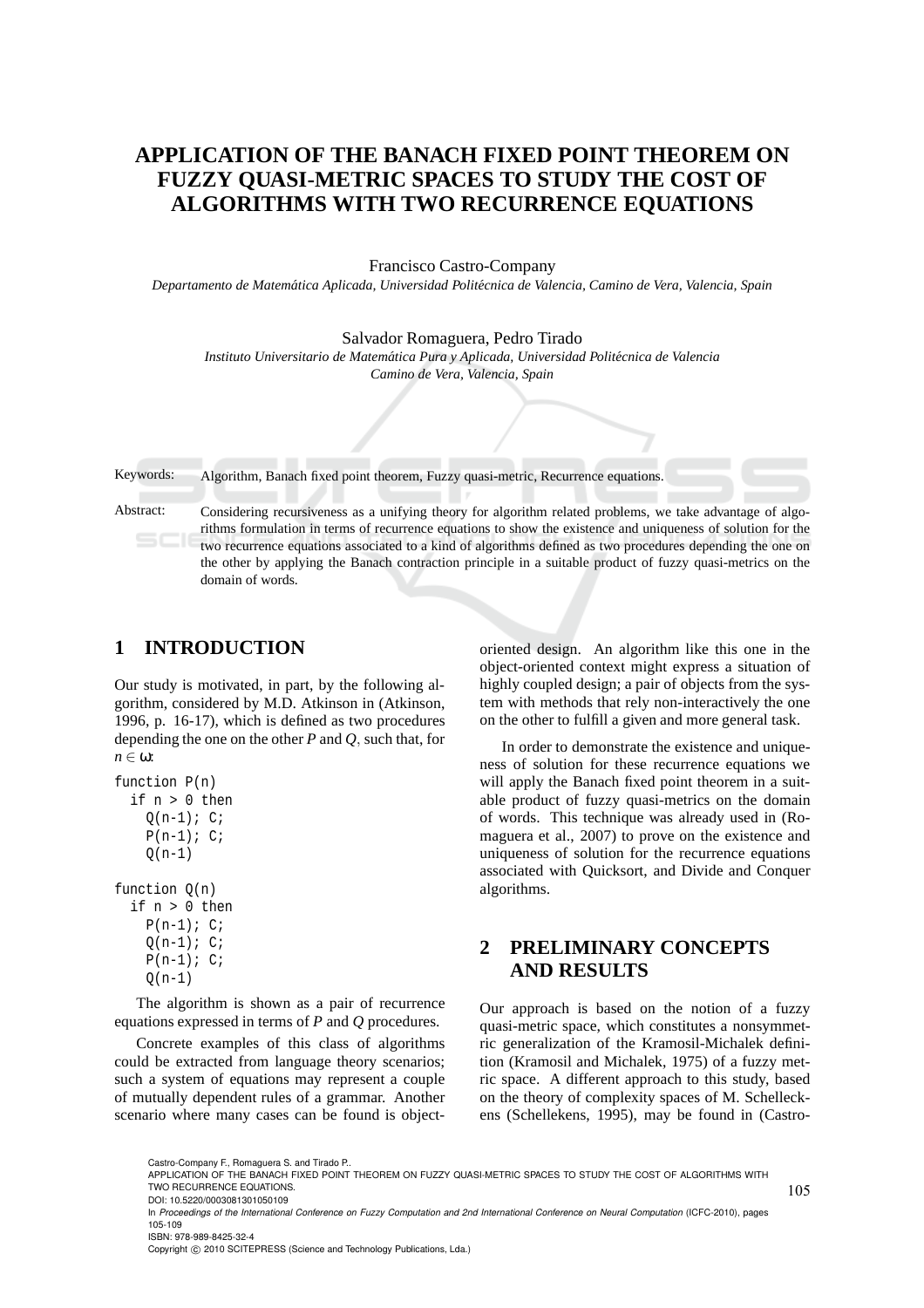Company et al., 2010).

**Definition 1.** (Cho et al., 2006; Gregori and Romaguera, 2004)*. A fuzzy quasi-metric on a set X is a pair* (*M*,∗) *such that* ∗ *is a continuous t-norm and M is a fuzzy set in*  $X \times X \times [0, \infty)$  *such that for all*  $x, y, z \in X$ *:* 

**(KM1)**  $M(x, y, 0) = 0$ .

**(KM2)**  $x = y$  if and only if  $M(x, y, t) = M(y, x, t) = 1$ *for all*  $t > 0$ *.* 

**(KM3)**  $M(x, z, t + s) \geq M(x, y, t) * M(y, z, s)$  *for all*  $t, s \geq 0$ .

**(KM4)**  $M(x, y, ...) : [0, \infty) \rightarrow [0, 1]$  *is left continuous.* 

**Definition 2.** (Kramosil and Michalek, 1975)*. A fuzzy metric on a set X is a fuzzy quasi-metric* (*M*,∗) *on X* such that for each  $x, y \in X$ :

**(KM5)**  $M(x, y, t) = M(y, x, t)$  *for all t* > 0*.* 

**Definition 3.** (Cho et al., 2006; Gregori and Romaguera, 2004)*. A fuzzy (quasi-)metric space is a triple* (*X*,*M*,∗) *such that X is a set and* (*M*,∗) *is a fuzzy (quasi-)metric on X.*

Each fuzzy (quasi-)metric  $(M,*)$  on a set X induces a topology  $\tau_M$  on *X* which has as a base the family of open balls  ${B_M(x, \varepsilon, t) : x \in X, 0 < \varepsilon < 1,}$  $t > 0$ , where  $B_M(x, \varepsilon, t) = \{y \in X : M(x, y, t) > 1 - \varepsilon\}.$ 

If  $(M,*)$  is a fuzzy quasi-metric on a set *X*, it is obvious that  $(M^{-1}, *)$  is also a fuzzy quasi-metric on *X*, where  $M^{-1}$  is the fuzzy set in  $X \times X \times [0, \infty)$  defined by

$$
M^{-1}(x, y, t) = M(y, x, t).
$$

Moreover, if we denote by  $M^i$  the fuzzy set in  $X \times X \times$  $[0, \infty)$  given by

$$
M^{i}(x, y, t) = \min\{M(x, y, t), M^{-1}(x, y, t)\},\
$$

then  $(M^i, *)$  is, clearly, a fuzzy metric on X.

A fuzzy (quasi-)metric space (*X*,*M*,∗) such that

$$
M(x, z, t) \ge \min\{M(x, y, t), M(y, z, t)\},\
$$

for all  $x, z \in X$  and  $t > 0$ , is said to be a non-Archimedean fuzzy (quasi-)metric space.

In (Grabiec, 1988), M. Grabiec introduced the following notions in order to obtain a fuzzy version of the classical Banach fixed point theorem (an exhaustive study of fixed point theory on fuzzy metric spaces and related structures may be found in (Hadzic and Pap, 2001)):

A sequence  $(x_n)_n$  in a fuzzy metric space  $(X, M, *)$ is Cauchy provided that  $\lim_{n \to \infty} M(x_n, x_{n+p}, t) = 1$  for each  $t > 0$  and  $p \in \mathbb{N}$ .

A fuzzy metric space (*X*,*M*,∗) is complete provided that every Cauchy sequence in *X* is convergent. In this case,  $(M,*)$  is called a complete fuzzy metric on *X*.

In the sequel, and according to (Gregori and Sapena, 2002) and (Vasuki and Veeramani, 2003), a Cauchy sequence in Grabiec's sense will be called G-Cauchy and a complete fuzzy metric space in Grabiec's sense will be called G-complete.

On the other hand, following (Sehgal and Bharucha-Reid, 1972), a B-contraction on a fuzzy metric space  $(X, M, *)$  is a self-map *f* on *X* such that there is a constant  $k \in (0,1)$  satisfying

$$
M(f(x), f(y), kt) \ge M(x, y, t)
$$

for all  $x, y \in X, t > 0$ .

Thus, Grabiec's fixed point theorem can be formulated as follows.

**Theorem 1.** (Grabiec, 1988)*. Let* (*X*,*M*,∗) *be a G-complete fuzzy metric space such that*  $\lim_{t\to\infty}$ *M*(*x*, *y*,*t*) = 1 *for all x*, *y* ∈ *X*. *Then every Bcontraction on X has a unique fixed point.*

The following quasi-metric generalizations of the notions of B-contraction and G-completeness were introduced in (Romaguera et al., 2007).

**Definition 4.** *A B-contraction on a fuzzy quasi-metric space* (*X*,*M*,∗) *is a self-map f on X such that there is a constant*  $k \in (0,1)$  *satisfying* 

$$
-M(f(x),f(y),kt) \ge M(x,y,t)
$$

*for all*  $x, y \in X$ ,  $t > 0$ . *The number k is then called a contraction constant of f*.

**Definition 5.** *A sequence*  $(x_n)_n$  *in a fuzzy quasimetric space* (*X*,*M*,∗) *is called G-Cauchy if it is a G-Cauchy sequence in the fuzzy metric space*  $(X, M^i, *)$ .

**Definition 6.** *A fuzzy quasi-metric space*  $(X, M, *)$ *is called G-bicomplete if the fuzzy metric space*  $(X, M^i, *)$  *is G-complete.* 

Then, Grabiec's theorem was generalized to fuzzy quasi-metric spaces in (Romaguera et al., 2007) as follows.

**Theorem 2.** (Romaguera et al., 2007)*. Let* (*X*,*M*,∗) *be a G-bicomplete fuzzy quasi-metric space such that*  $\lim_{t \to \infty} M(x, y, t) = 1$  *for all*  $x, y \in X$ *. Then every Bcontraction on X has a unique fixed point.*

Since G-(bi)completeness is a very strong kind of completeness (see (George and Veeramani, 1994; Vasuki and Veeramani, 2003)), George and Veeramani introduced the following notions:

A sequence  $(x_n)_n$  in a fuzzy metric space  $(X, N, *)$ is a Cauchy sequence (George and Veeramani, 1994) if for each  $\varepsilon \in (0,1)$ ,  $t > 0$  there exists  $n_0 \in \mathbb{N}$  such that  $M(x_n, x_m, t) > 1 - \varepsilon$  for all  $n, m \ge n_0$ .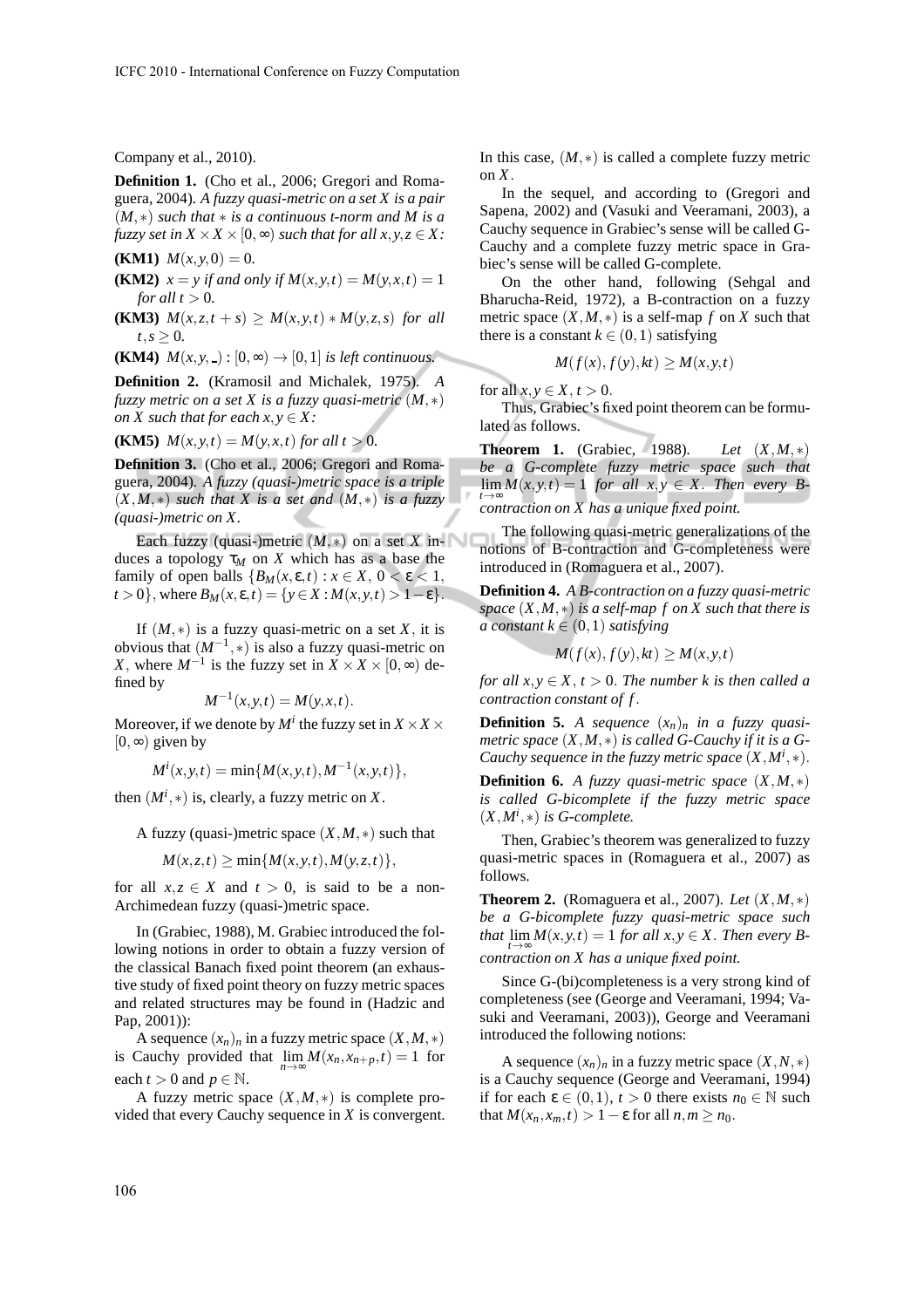A fuzzy metric space is complete provided that every Cauchy sequence in *X* is convergent.

**Definition 7.** *A fuzzy quasi-metric space*  $(X, M, *)$  *is called bicomplete if the fuzzy metric space* (*X*,*M<sup>i</sup>* ,∗) *is bicomplete.*

Then we have the following nice and useful fact for our approach.

**Theorem 3.** (Romaguera et al., 2007)*. Each bicomplete non-Archimedean fuzzy quasi-metric space is Gbicomplete.*

Let us recall (Gregori and Romaguera, 2004) that if  $(X,d)$  is a (quasi-)metric space, then the pair  $(M_d, ∧)$  is a fuzzy (quasi-)metric on *X* where  $M_d$  is the fuzzy set in  $X \times X \times [0, \infty)$  given by  $M_d(x, y, 0) =$ 0, and, for  $t > 0$ , by

$$
M_d(x, y, t) = \frac{t}{t + d(x, y)}
$$

The triple  $(X, M_d, \wedge)$  is called the standard fuzzy (quasi-)metric space.

.

Furthermore, we have that  $(M_d)^{-1} = M_{d^{-1}}$  and  $(M_d)^i = M_d$ s. In addition, topology  $\tau_d$ , induced by *d*, coincides with the topology  $\tau_{M_d}$  induced by the fuzzy (quasi-)metric  $(M_d, \wedge)$ .

Next we recall several pertinent facts and results on the domain of words and some non-Archimedean quasi-metric that one can construct on it because they will be used in section 3.

The domain of words  $\Sigma^{\infty}$  (Kunzi, 1995; Matthews, 1994; Romaguera and Schellekens, 2005; Schellekens, 2004; Smyth, 1988, etc) consists of all finite and infinite sequences ("words") over a nonempty set ("alphabet")  $\Sigma$ , ordered by the so-called information order  $\sqsubseteq$  on  $\Sigma^{\infty}$ , i.e.,  $x \sqsubseteq y \Leftrightarrow x$  is a prefix of *y*, where we assume that the empty sequence  $\phi$  is an element of  $\Sigma^{\infty}$ .

For each  $x, y \in \Sigma^{\infty}$  denote by  $x \square y$  the longest common prefix of *x* and *y*, and for each  $x \in \Sigma^{\infty}$  denote by  $\ell(x)$  the length of *x*. Thus  $\ell(x) \in [1, \infty]$  whenever  $x \neq \phi$ , and  $\ell(\phi) = 0$ .

Given a nonempty alphabet  $Σ$ , Smyth introduced in (Smyth, 1988) a non-Archimedean quasi-metric *d*<sup>⊑</sup> on  $\Sigma^{\infty}$  given by  $d_{\Sigma}(x, y) = 0$  if  $x \subseteq y$ , and  $d_{\Sigma}(x, y) = 0$ 2<sup>-ℓ(*x*⊓*y*)</sup> otherwise (see also (Kunzi, 1995; Rodríguez-López et al., 2008; Romaguera et al., 2007, etc)).

This quasi-metric has the advantage that its specialization order coincides with the order ⊑, and thus the quasi-metric space  $(\Sigma^{\infty}, d_{\square})$  preserves the information provided by  $\sqsubseteq$ . Moreover, the metric  $(d_{\sqsubseteq})^s$  is given by  $(d_{\square})^s(x, y) = 0$  if  $x = y$ , and  $(d_{\square})^s(x, y) = 0$ 2<sup>- $\ell(x\sqcap y)$ </sup> otherwise; so that  $(d_\sqsubseteq)^s$  is exactly the celebrated Baire metric on  $\Sigma^{\infty}$ . Since the Baire metric

is complete, it follows that *d*<sup>⊑</sup> is a bicomplete non-Archimedean quasi-metric on  $\bar{\Sigma}^{\infty}$ .

## **3 THE BANACH FIXED POINT THEOREM ON FUZZY QUASI-METRIC SPACES APPLIED TO ALGORITHMS COST ANALYSIS**

In order to apply techniques of fixed point for obtaining the existence and uniqueness of solution for the two recurrence equations associated to algorithms with two recurrence procedures, we shall combine the above results with some facts on the product of (non-Archimedean) fuzzy quasi-metrics that we present in the sequel.

Similarly to (Cho et al., 2009) the product (fuzzy quasi-metric) space of two fuzzy quasi-metric spaces  $(X_1, M_1, *)$  and  $(X_2, M_2, *)$  is the fuzzy quasimetric space  $(X_1 \times X_2, M_1 \times M_2, *)$  such that for each  $(x_1, x_2), (y_1, y_2) \in X_1 \times X_2$  and each *t* ≥ 0,

 $(M_1 \times M_2)((x_1, x_2), (y_1, y_2), t) =$ 

 $M_1(x_1, y_1, t) * M_2(x_2, y_2, t).$ 

In particular, if  $(X_1, M_1, \wedge)$  and  $(X_2, M_2, \wedge)$  are non-Archimedean, then  $(X_1 \times X_2, M_1 \times M_2, \wedge)$  is non-Archimedean.

Furthermore, it is clear that if  $(X_1, M_1, *)$  and  $(X_2, M_2, *)$  are bicomplete, then  $(X_1 \times X_2, M_1 \times M_2, *)$ is bicomplete.

By applying the above results to the standard fuzzy quasi-metric space of  $(\Sigma^{\infty}, d_{\square})$  when  $* = \wedge$ , we immediately deduce from Theorems 2 and 3 the following.

**Theorem 4.**  $(\Sigma^{\infty} \times \Sigma^{\infty}, M_{d_{\Sigma}} \times M_{d_{\Sigma}}, \wedge)$  *is a bicomplete non-Archimedean fuzzy quasi-metric space such that*  $\lim_{t \to \infty} (M_{d_{\square}} \times M_{d_{\square}})((x_1, x_2), (y_1, y_2), t) = 1$  *for all*  $(x_1, x_2), (y_1, y_2) \in \Sigma^{\infty} \times \Sigma^{\infty}$ . *Therefore, every Bcontraction on this space has a unique fixed point.*

As mentioned in Section 1, following Atkinson (Atkinson, 1996, p. 16-17), consider the two recursive procedure algorithm defined, for two procedures *P* and *Q*, and *n* ∈ ω, by:

function P(n)

|          |  | if n > 0 then |
|----------|--|---------------|
|          |  | $O(n-1)$ ; C; |
|          |  | $P(n-1); C;$  |
| $O(n-1)$ |  |               |

function Q(n)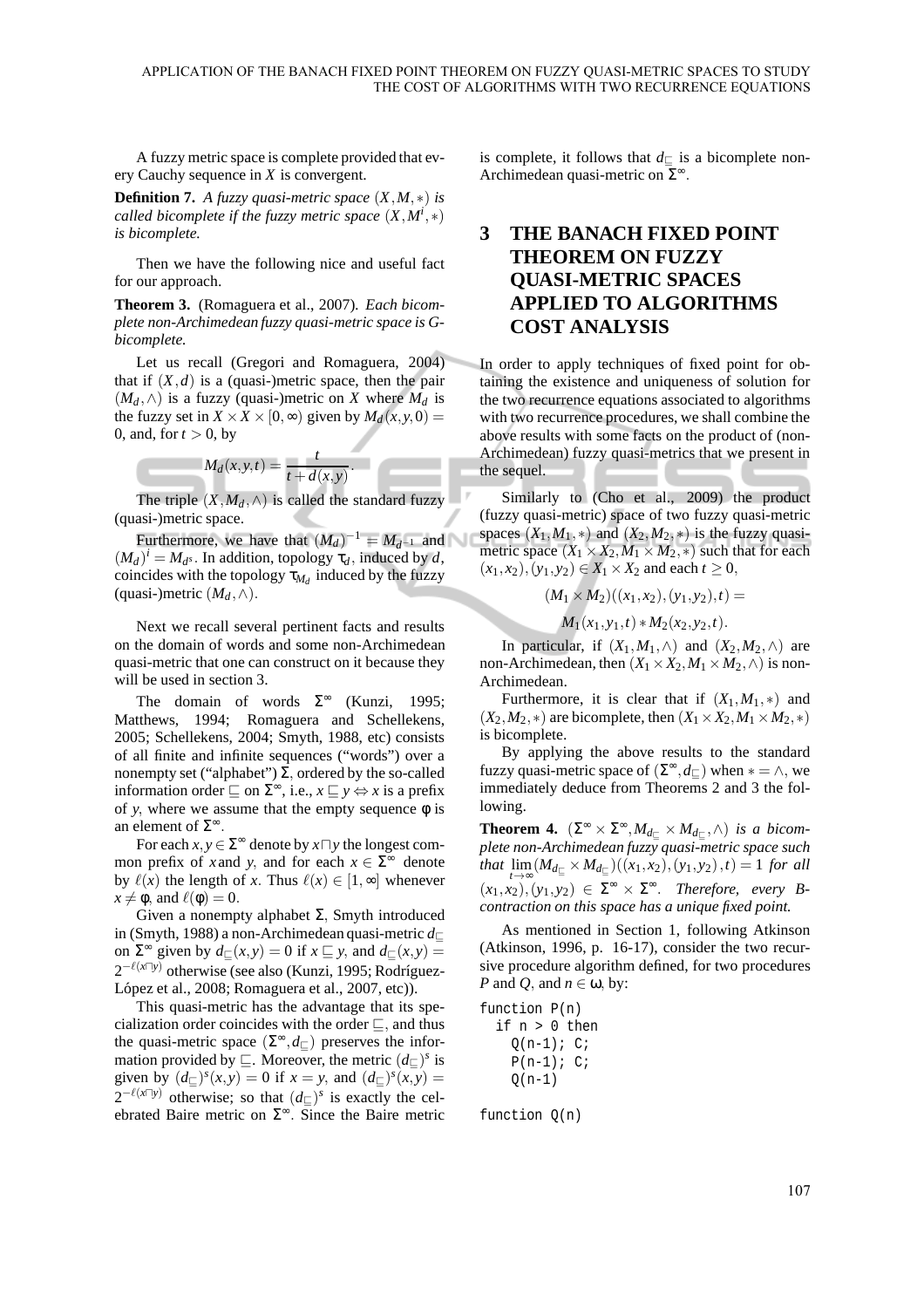if n > 0 then  $P(n-1); C;$  $Q(n-1); C;$  $P(n-1); C;$  $Q(n-1)$ 

where *C* denotes any statements taking time independent of *n*.

Then, the execution times  $S(n)$  and  $T(n)$  of  $P(n)$ and  $Q(n)$ , satisfy, at least approximately, the recurrences

 $S(n) = S(n-1) + 2T(n-1) + K_1$ 

and

$$
T(n) = 2S(n-1) + 2T(n-1) + K_2,
$$

for  $n \in \mathbb{N}$ , and with  $K_1, K_2$ , nonnegative constants. (We assume that  $S(0) > 0$  and  $T(0) > 0$ ).

We shall deduce the existence and uniqueness of solution for the recurrences *S* and *T* by means of a version of the Banach fixed point theorem on a suitable (product) fuzzy quasi-metric space constructed on a certain product of domain of words.

To this end, consider the recurrences *A* and *B* given by  $A(0) > 0$ ,  $B(0) > 0$ , and

$$
A(n) = pA(n-1) + qB(n-1) + K_1,
$$

and

$$
B(n) = rA(n-1) + sB(n-1) + K_2,
$$

for all  $n \in \mathbb{N}$ , where  $p, q, r, s, K_1, K_2$ , are nonnegative constants with  $p, q, r, s > 0$ .

Note that recurrences *S* and *T* are a particular case of *A* and *B* for  $p = 1, q = r = s = 2$ .

In the rest of this section by  $\Sigma^{\infty}$  we shall denote the domain of words where the alphabet  $\Sigma$  is the set of nonnegative real numbers.

Recurrences *A* and *B* suggest the construction of the functional

 $\Phi : \Sigma^{\infty} \times \Sigma^{\infty} \to \Sigma^{\infty} \times \Sigma^{\infty}$ given for each pair  $x^1, x^2 \in \Sigma^{\infty}$ , by

$$
\Phi(x^1, x^2) = (u^1, u^2),
$$

where

and

 $(u^1)_0 = A(0), \quad (u^2)_0 = B(0),$ 

$$
(u1)n = p(x1)n-1 + q(x2)n-1 + K1,(u2)n = r(x1)n-1 + s(x2)n-1 + K2,
$$

for all  $n \in \mathbb{N}$  such that  $n \leq (\ell(x^1) \wedge \ell(x^2)) + 1$ .

Note that then  $\ell(u^j) \geq (\ell(x^1) \wedge \ell(x^2)) + 1$ , for  $j =$ 1,2.

Next we prove that for each  $(x^1, x^2), (y^1, y^2) \in$  $\Sigma^{\infty} \times \Sigma^{\infty}$  and each  $t > 0$ , one has

$$
(M_{d_{\square}} \times M_{d_{\square}})(\Phi((x^1, x^2)), \Phi((y^1, y^2)), t/2) \ge
$$
  

$$
M_{d_{\square}}(x^1, y^1, t) \wedge M_{d_{\square}}(x^2, y^2, t).
$$

Indeed, put  $\Phi(x^1, x^2) = (u^1, u^2)$  and  $\Phi(y^1, y^2) =$  $(v^1, v^2)$  and let  $t > 0$ . First observe that if  $u^1 \sqsubseteq u^2$  and  $v^1 \sqsubseteq v^2$ , we obtain

$$
(M_{d_{\square}} \times M_{d_{\square}}) (\Phi((x^1,x^2)), \Phi((y^1,y^2)), t/2) =
$$

$$
M_{d_{\square}}(u^1, v^1, t/2) \wedge M_{d_{\square}}(u^2, v^2, t/2) = 1.
$$

Otherwise, we will take into account that, by the construction of  $u^1, u^2, v^1$  and  $v^2$ , we have

$$
\ell(u^k \sqcap v^k) \ge (\ell(x^1 \sqcap y^1) \land \ell(x^2 \sqcap y^2)) + 1,
$$
  
r k = 1, 2.

Consequently

for *k* = 1,2.

$$
\blacksquare \lfloor (M_{d_\sqsubseteq} \times M_{d_\sqsubseteq}) (\Phi((x^1,x^2)), \Phi((y^1,y^2)), t/2) \rfloor \blacksquare
$$

$$
= M_{d_{\square}}(u^{1}, v^{1}, t/2) \wedge M_{d_{\square}}(u^{2}, v^{2}, t/2)
$$
  
\n
$$
= \frac{t/2}{t/2 + d_{\square}(u^{1}, v^{1})} \wedge \frac{t/2}{t/2 + d_{\square}(u^{2}, v^{2})}
$$
  
\n
$$
= \frac{t}{t + 2^{-\ell(u^{1} \sqcap v^{1}) + 1}} \wedge \frac{t}{t + 2^{-\ell(u^{2} \sqcap v^{2}) + 1}}
$$
  
\n
$$
\geq \frac{t}{t + 2^{-(\ell(x^{1} \sqcap y^{1}) \wedge \ell(x^{2} \sqcap y^{2}))}}
$$
  
\n
$$
= \frac{t}{t + 2^{-\ell(x^{1} \sqcap y^{1})}} \wedge \frac{t}{t + 2^{-\ell(x^{2} \sqcap y^{2})}}
$$
  
\n
$$
= M_{d_{\square}}(x^{1}, y^{1}, t) \wedge M_{d_{\square}}(x^{2}, y^{2}, t)
$$
  
\n
$$
= (M_{d_{\square}} \times M_{d_{\square}})((x^{1}, x^{2}), (y^{1}, y^{2}), t).
$$

#### **4 CONCLUSIONS**

We have shown that there exists a B-contraction Φ on the (non-Archimedean) G-bicomplete fuzzy quasimetric space ( $\Sigma^{\infty} \times \Sigma^{\infty}$ ,  $M_{d_{\square}} \times M_{d_{\square}}$ ,  $\wedge$ ). By Theorem 4, Φ has a unique fixed point which is obviously the solution of the recurrences *A* and *B*.

Finally, we observe that, in practice, one actually works on the set  $\Sigma^F$  of all finite words (over the alphabet  $[0, \infty)$ , that endowed with the restriction of (*Md*<sup>⊑</sup> ,∧) provides a non-Archimedean fuzzy quasi-metric space which, obviously, is not bicomplete. In fact the product space  $(\Sigma^F \times \Sigma^F, M_{d_{\square}} \times$ *Md*<sup>⊑</sup> ,∧) is also a non-bicomplete non-Archimedean fuzzy quasi-metric space. However, for each pair  $x^1, x^2 \in \Sigma^F$ , the sequence of iterations  $(\Phi^k(x^1, x^2))_k$ , is a Cauchy sequence in the complete fuzzy metric